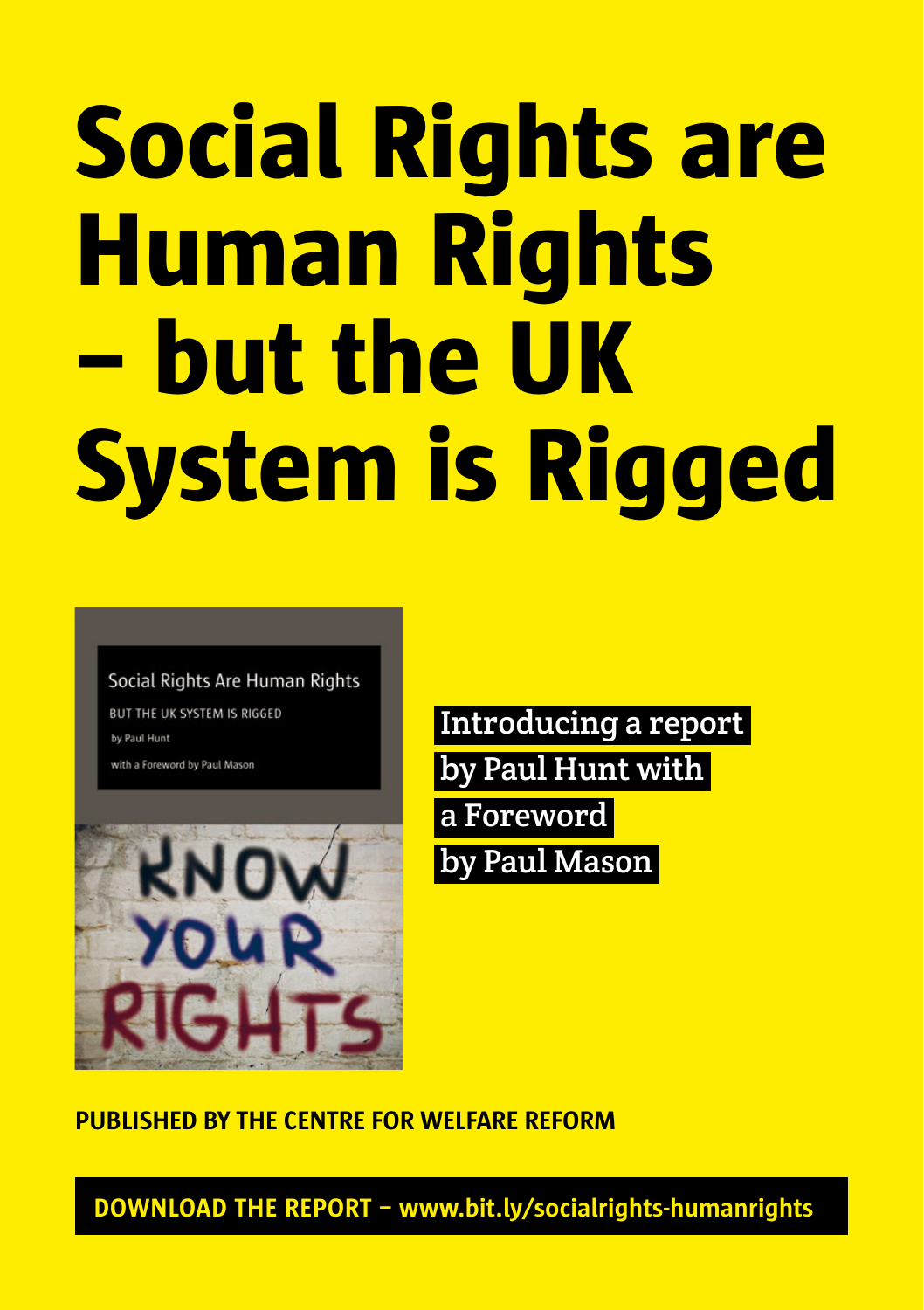Human rights are the basic rights and freedoms that belong to everyone. They are based on shared values like fairness, dignity and equality.

They matter because human rights relate to

people and issues we all care about - people in

care, survivors of domestic abuse, decent work,

safe homes, and vibrant communities.

 They are not just abstract principles. They are protected by international and national law.

 We can use human rights in our struggles for social justice.

We can use them to shape our workplaces,

schools, hospitals, housing policy, social

security, transport system, environment and

communities.



ACCOUNTABILITY | EQUALITY *| PARTICIP*ATION WWW.pprproject.org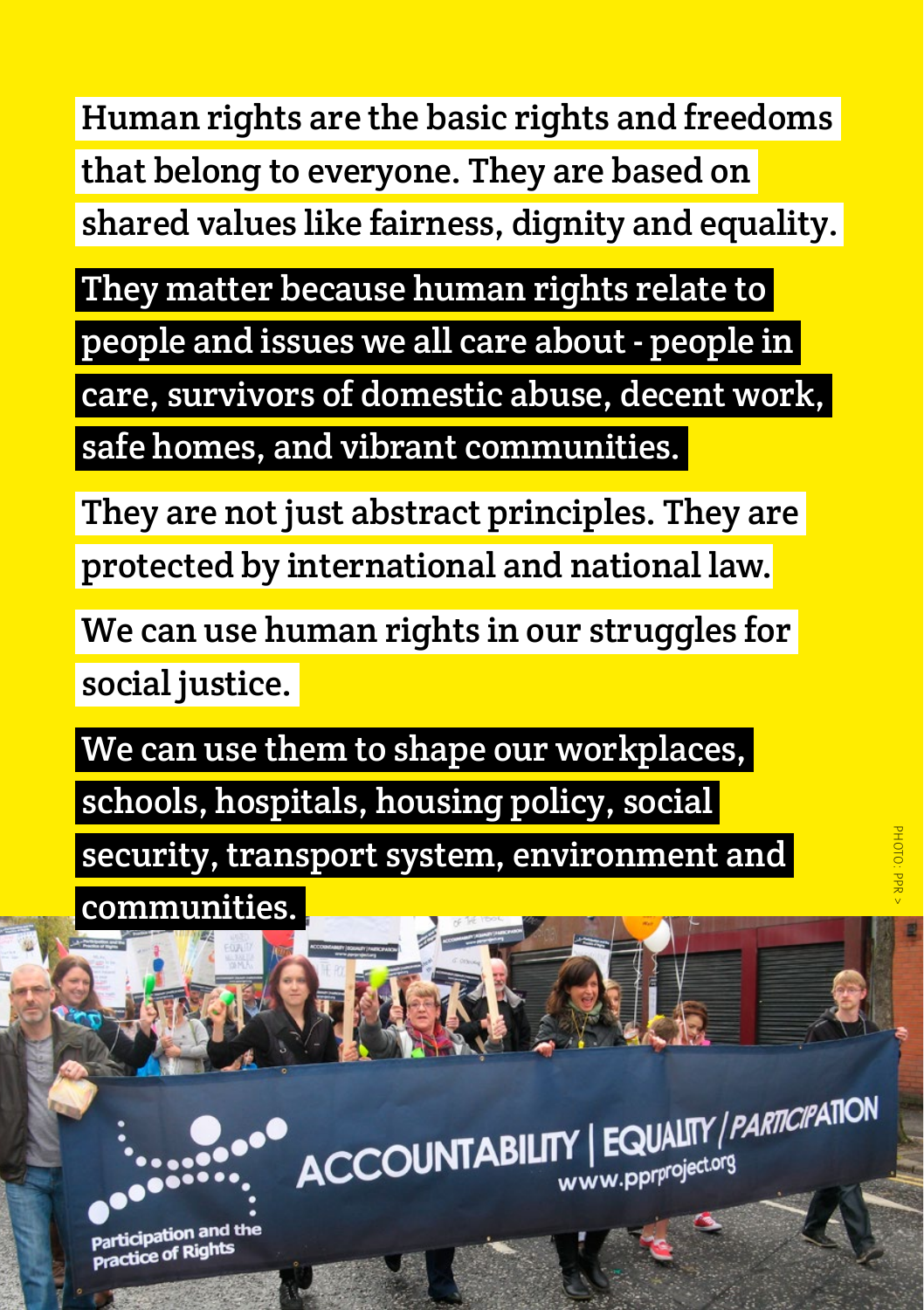# **What are social rights?**

### When discussing human rights in this country, we usually think of rights like the prohibition against torture and freedom of speech.

These extremely important rights are protected by the Human Rights Act. We must robustly defend this Act.

But the Human Rights Act is almost silent about workers' and social rights.

Workers' rights include the rights to decent work and to form and join a trade union.

The historic role of the trade union movement is to defend workers' rights.

## **Social rights include the rights to:**

- **.** An adequate standard of living
- **Affordable housing**
- ! Food
- **Education**
- **.** An equitable health system
- **.** Social security based on respect, not on sanctions.

Workers' rights and social rights are vitally important. They are closely connected and reinforce each other. But workers' rights and social rights are not the same thing. This leaflet focuses on social rights because they are almost unknown in this country.

## "As the progressive left fghtback unfolds in Europe, the idea of social rights has gained traction."

Quote from the Foreword by Paul Mason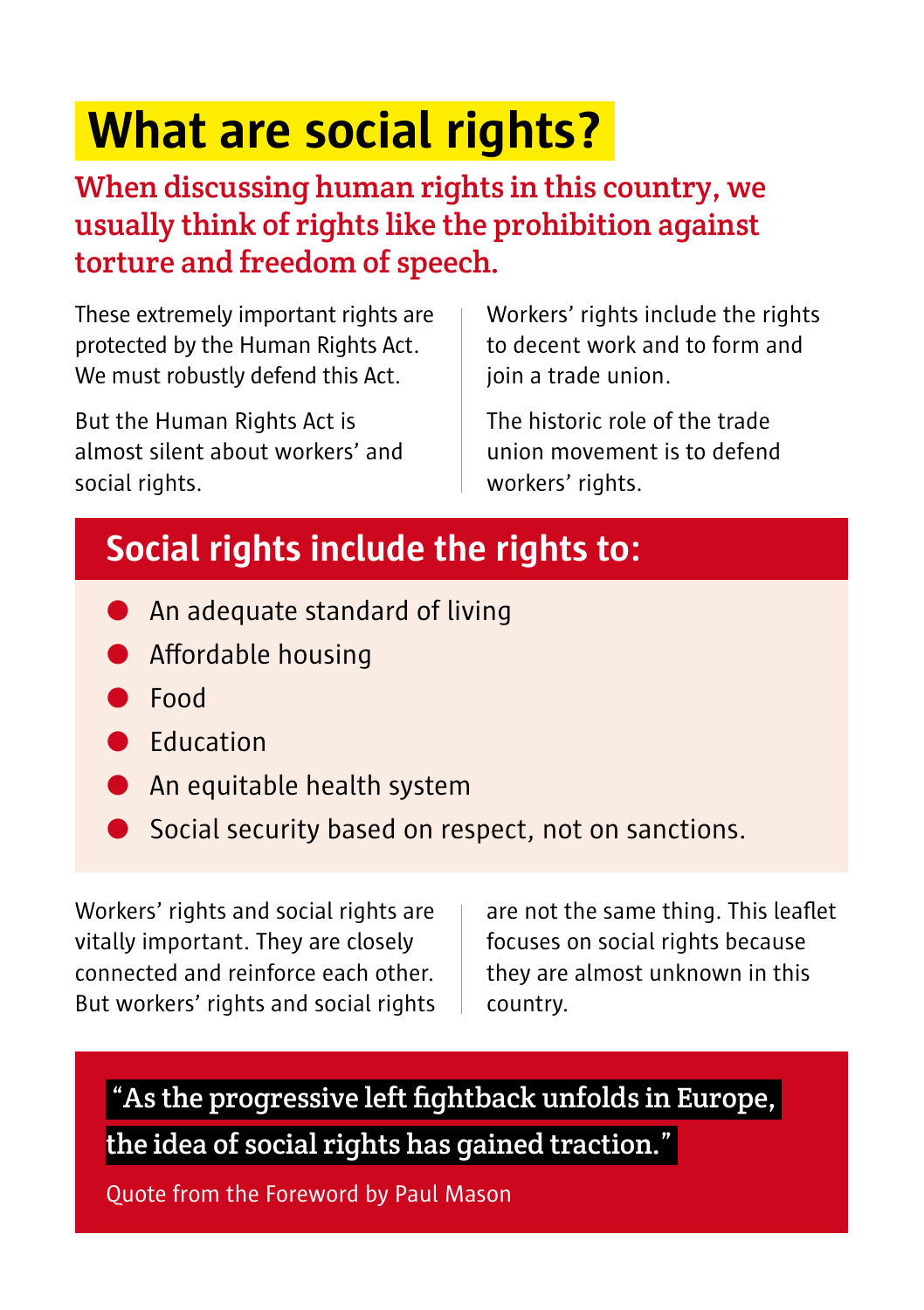# **Social rights are especially vital to the disadvantaged**

WMAN RIGHT

The UK has voluntarily accepted legally binding international obligations to promote and protect social rights. And the British government supports these human rights in the United Nations. But it does not currently support explicit social rights at home.

At home, social rights are largely invisible.

Social rights are important to everyone, but they are especially vital to disadvantaged individuals and communities.

After all, how many well-off people

are compelled to rely on food banks?

Or live with mould and vermin infestation because landlords do not properly maintain their homes?

These are everyday problems – social rights problems – for many disadvantaged people in the UK.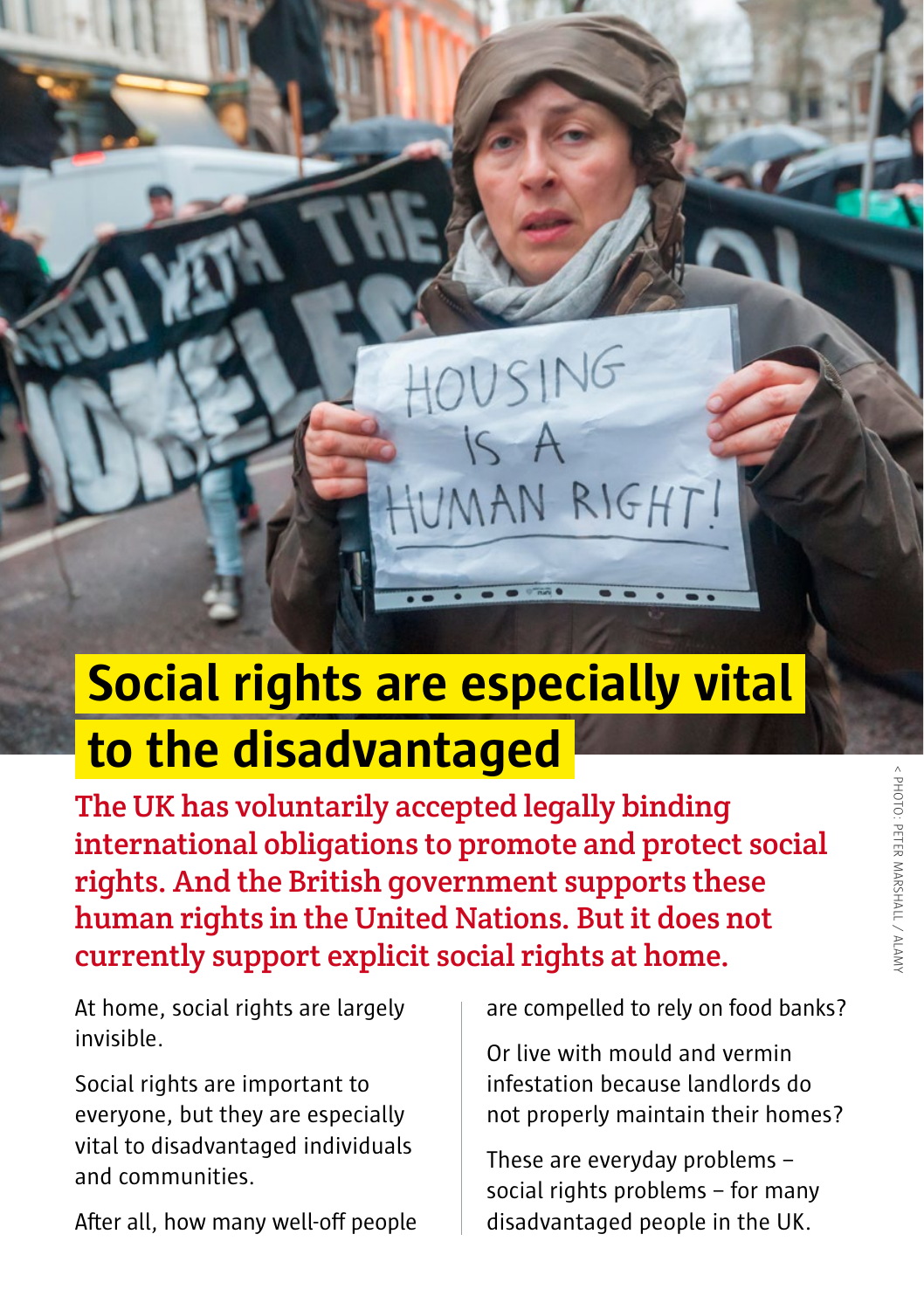## **Social rights improve lives**

## People and communities use social rights to improve their everyday lives.

In **Leith**, tenants have used the right to adequate housing to secure real improvements in their housing conditions.

In **Belfast**, unemployed people have used the right to social security to reverse punitive sanctions.

In **York**, residents have put social rights at the heart of the new declaration making York the UK's first human rights city.

In **Italy**, the right to health has explicitly shaped health policies and contributed to health gains.

In **Spain**, a grassroots movement has successfully used the right to adequate housing in its struggle to secure more social housing.

**Around the world**, there is growing evidence that social rights are emancipatory and transformative. They make us rights holders, not service users.

## **Jeremy Corbyn explicitly afrms social rights**

- ! At a recent rally, he said that "*defending the NHS is defending a basic human value, a basic human right.*"
- In his leader's speech to Annual Conference in 2016, he emphasised that Labour will give "*every British family that basic human right – a decent home*".
- He made ten pledges at the conference, one of which was that "*social and employment rights*" will be "*at the centre of the Brexit negotiations*".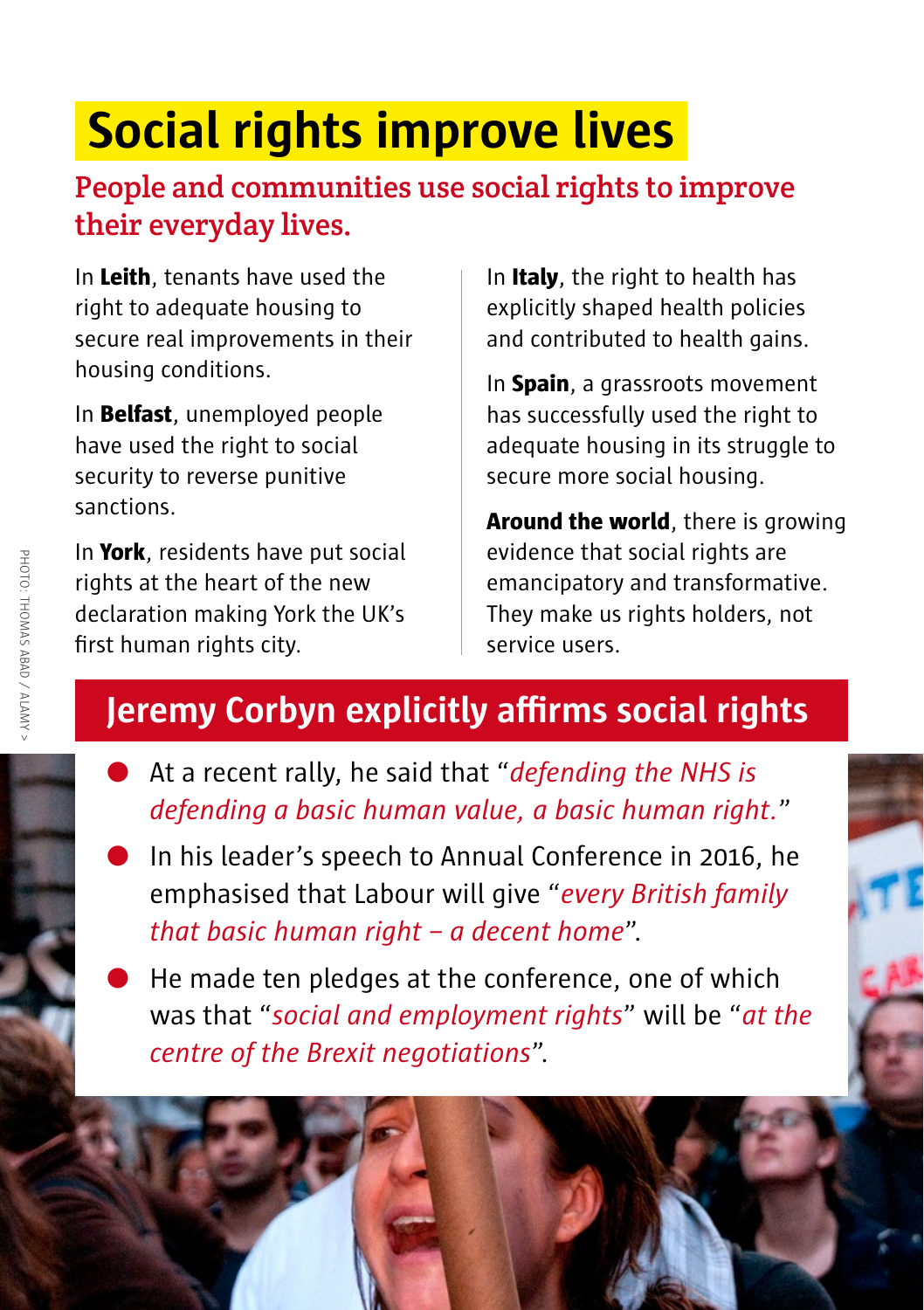# Extracts from **Social Rights are Human Rights**

Social Rights Are Human Rights

BUT THE UK SYSTEM IS RIGGED by Paul Hunt

with a Foreword by Paul Mason



"Social rights are not the preserve of lawyers and other technocrats. They are not just about going to court. Explicit social rights have the power to dignify and emancipate individuals and communities. They can shape policies and practice. There is evidence of their positive impact. Why not use them?"

"Human rights are versatile and can play a variety of roles in the struggle for social justice. For

example, they can be inspirational, insurrectional (e.g. during apartheid), operational, or judicial. … The operational approach ensures that human rights shape laws, regulations, policies, programmes, practices, and grassroots initiatives. If this 'shaping' is participatory and bottom-up, it can be transformative and emancipatory."

"The Labour Party Manifesto and social rights share the common goal of placing the dignity and well-being of individuals and communities at the centre of social policy. They reinforce each other."

"Social rights establish a culture of accountability for social policies. … In the UK, accountability for social rights is very weak, which is one reason why our governments have been able to get away with an especially pernicious form of austerity. We urgently need to establish accessible and efective forms of accountability for social rights. … In this way, accountability for social rights would help ensure that the manifesto's policies are delivering for disadvantaged individuals and communities."

**DOWNLOAD THE REPORT – www.bit.ly/socialrights-humanrights**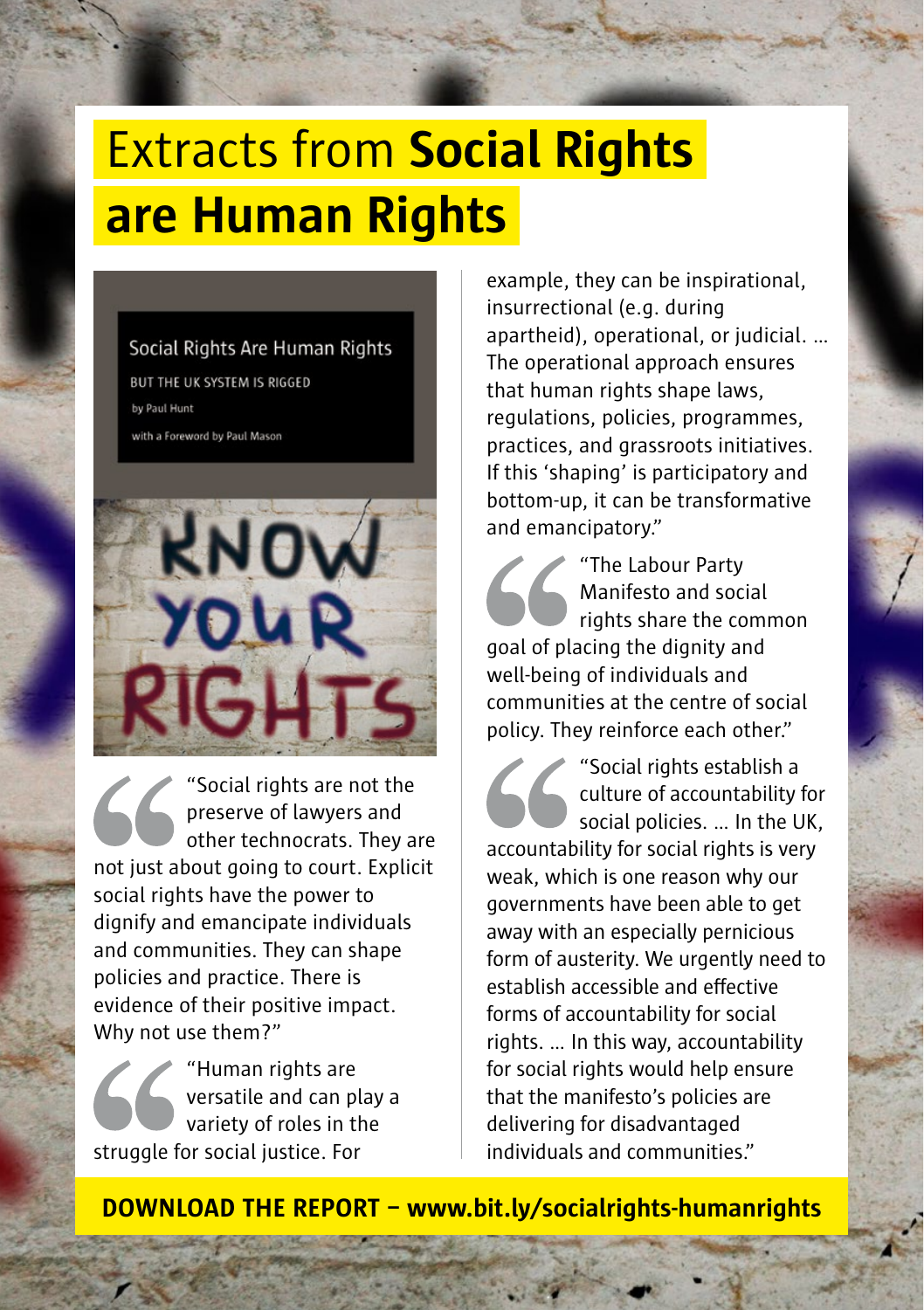## **The way forward**

A central message of the Labour Party campaign leading up to the June 2017 general election was that the system is rigged in favour of the few.

We Won't Give uf

The Labour Party Manifesto, *For the Many not the Few*, explains how the system is rigged and what can be done about it.

The manifesto's bold social policies – and its promise to introduce a 20-point plan for workers' rights – are among its strongest features.

The Centre for Welfare Reform has published *Social Rights are Human Rights – but the UK System is Rigged*, which adds a new, complementary dimension to this vital discussion.

*Social Rights are Human Rights*  shows how the UK *human rights system* is rigged.

It is rigged in the sense that it promotes and protects some human rights, but not others.

It privileges some human rights, but neglects social rights.

Neglected rights for neglected people.

*Social Rights are Human Rights*  provides real-life case studies which show how social rights can help us resist austerity and build a fairer society for the many.

It explains how explicit social rights would strengthen and reinforce the manifesto's progressive social policies.

It sets out how we can advance social rights in the UK.

The crucial first step is to name social rights, talk about them, and take them seriously.